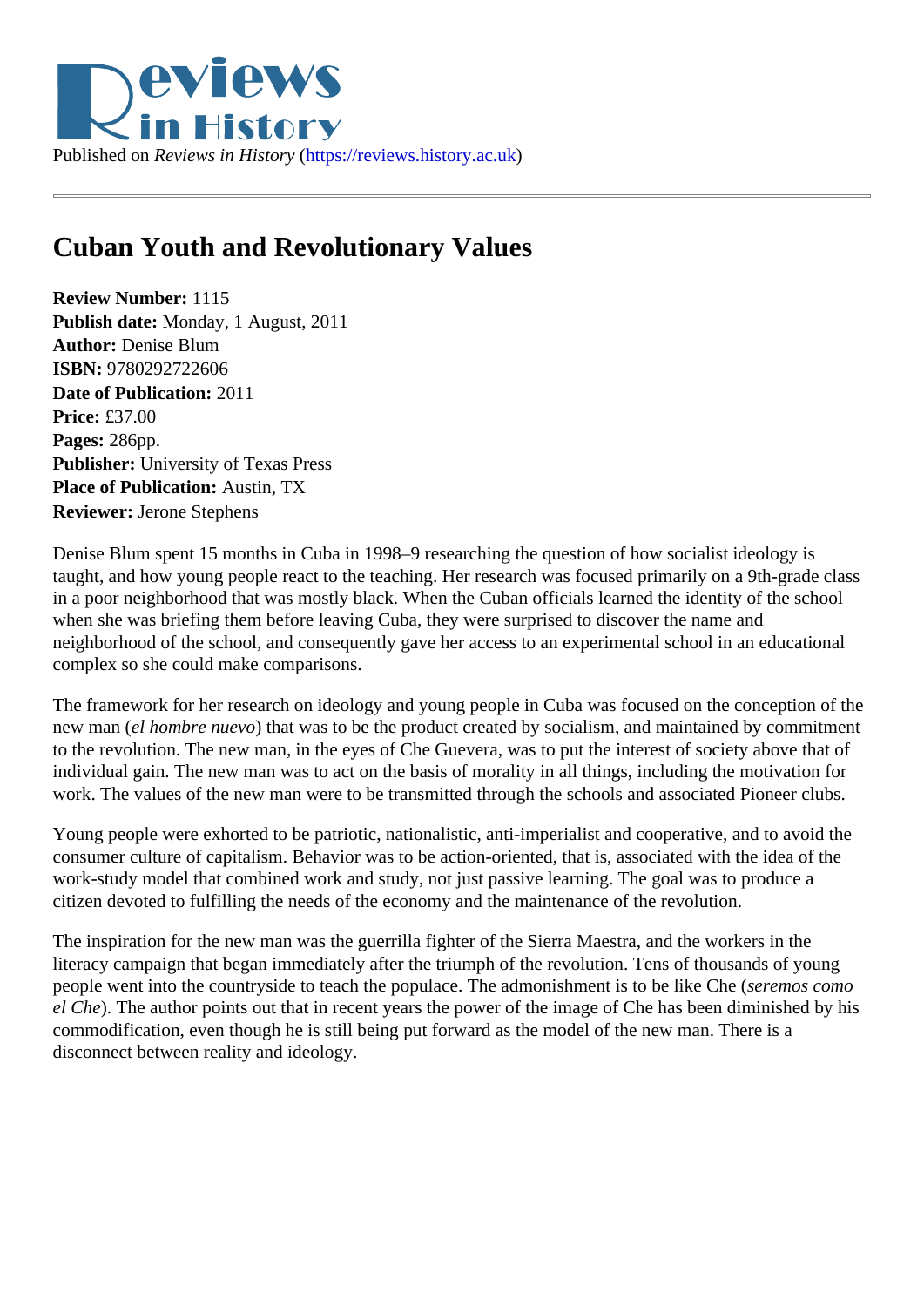The author takes one of Che's central ideas, that of *consiencia*. We would translate the term in English as consciousness, and the process as raising consciousness about something. But the author does not want to translate the term because it means more than what the corresponding English translation conveys. For me, I envision it as a process that teaches the young the political culture of Cuban society in general, including the ambiguities and contradictions of that culture. Later on, she discusses the *doble consiencia* that permits the citizen to operate with both socialist and capitalist realities at the same time.

The author's methodology consists of observations in schools, and in the work-study part of the process. In keeping with this methodology, she constructs periods of development and changes in the *consciencia.* The first period is seen to last from 1953 until 1970, and is when the conception and implementation of the values of the new man were developed. With the triumph of the revolution in 1959, the school became the institution for the transmitting of revolutionary values. Since about half of Cuba's teachers left following the revolution, the way was opened to introduce curriculum changes and procedures for teaching the values the new man should have. Leaders were developed who could effectively transmit these values and develop new ideas for teaching and learning. The emphasis on education that has been the earmark of Cuban socialism was implemented, and the immediate goal was to begin to bring everyone up to the sixth-grade level.

A second stage began in 1970 and lasted until 1985. The emphasis in this period was in developing the workstudy model that would send students to the countryside to live at boarding schools, and spend part of their time working and the other part studying. The purpose was to teach students the value of work, how to cooperate to achieve group goals, to gain independence from the family and to break down class, gender and race prejudices. The emphasis on inculcating the principle of being motivated by moral reasons to work, and for teaching that work should be for societal benefits rather than for material gain was stressed. The creation of the action involved in the process demonstrated the young had a dual obligation to society. That is, studying was not to be taught as a passive process, but one that involved all of life. Fidel's idea of society as a school was developed further by this program.

The disparity between urban and rural life was also breached by sending urban children into the countryside, and to simulate the experience of the revolution for those who had not lived it. The author also points out that the work in the classrooms had prepared the students for work by providing real life problems in mathematics, for example, and civic education classes had tried to instill the love of work in the students by showing photos of Che cutting sugar cane, while other photos showed young people actively working in the fields.

A third stage was from 1986 until 2000. The period began when the USSR started cutting its support of Cuba as Gorbachev's *glasnost* and *perestroika* programs began, and continued through the period of austerity and the Special Period that occurred after the collapse of the Soviet Union. This period was marked by Castro's initial criticisms of Gorbachev's market-led reforms, but ended up with Cuban introducing some private businesses.

The Cuban practice of opening up farmers markets and other types of private enterprises led to social dislocations by enriching some and creating class differences. The fear was that a bourgeois mentality would develop, and there were ebbs and flows as to the amount of market freedom allowed; at times, tighter restrictions would be introduced and then relaxed again.

Che's emphasis on volunteerism and putting people over profits began to be emphasized again; production brigades were resurrected, and mass participation in the economy was stressed. The problem for Castro, the author points out, was how to maintain *consciencia* with centralized planning. The solution was to use stricter labor laws to discipline workers, but also to point out to workers the benefits of hard work and sacrifices needed to maintain the revolution.

Unlike Che's original formulation, however, this period also saw the opening up of external investments and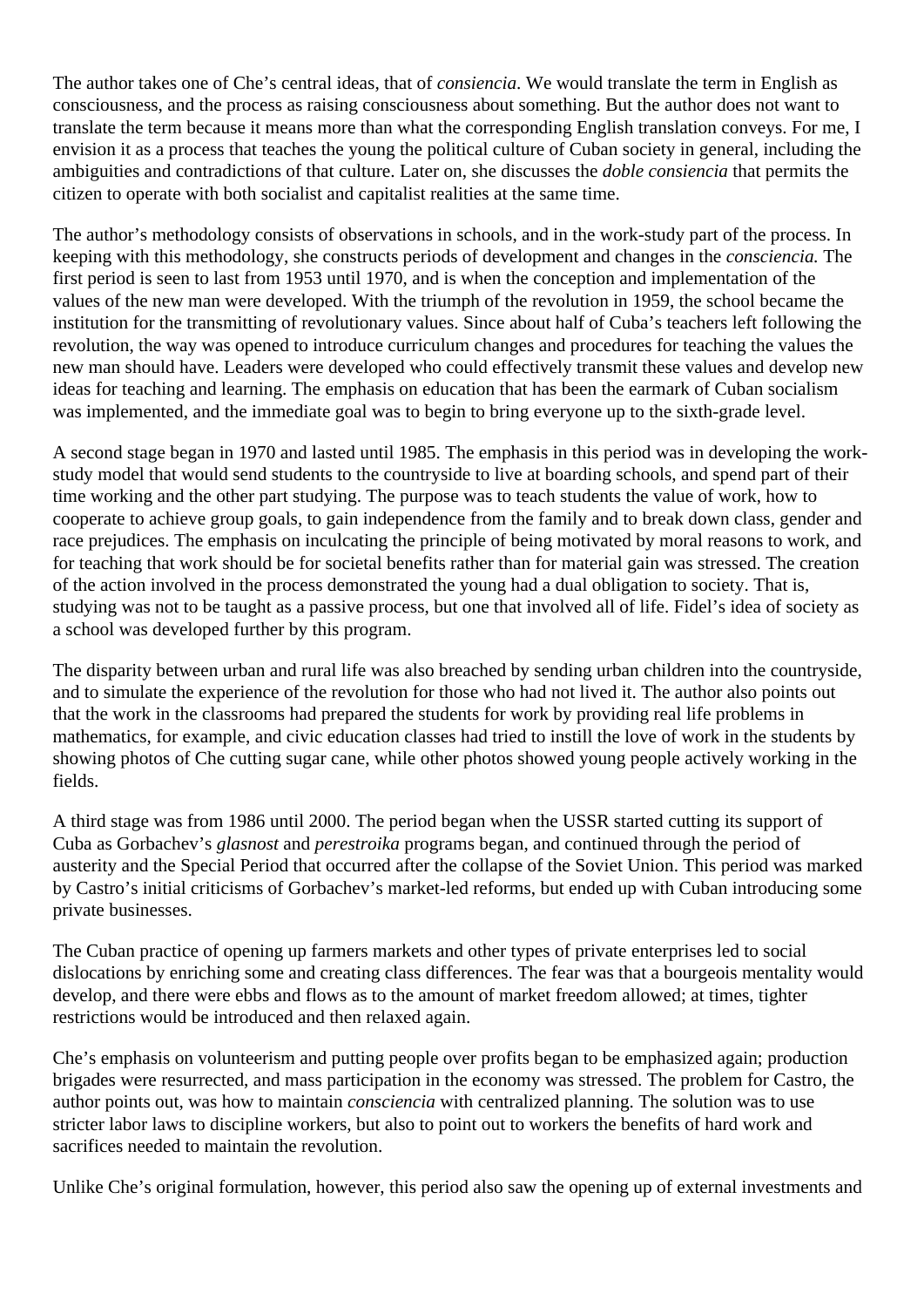a reliance on tourism to revive the economy. This created the problem of workers in the tourism industry earning significantly more money than state workers, increasing the possibility of creating a capitalist class; Fidel had welcomed capital, but not capitalism.

A fourth period developed after 2000 directed toward creating the even-newer man, (*el hombre novisimo*), to cope with the new reality in the economy. The even-newer man version is based on a combination of blending past and present images to create a person who incorporates urban values along with the traditional ones that focused on the virtues of the rural life in creating the ideal person. The *hombre novisimo* demonstrates humility in all matters, is self sacrificing and has an appreciation for hard work and also for culture.

Professor Blum finds that the development of *doble consciencia* seems to have been a success in bringing about change while maintaining stability. There has also been success in reorienting the mentality of the populace to accept the relaxed attitude toward private businesses; in the past, there was a stigma associated with such enterprises as being detrimental to revolutionary values. In recent years, however, we see articles extolling the virtues of private business as contributing to the good of society by reviving the economy, and filling a societal need by employing those who are losing their jobs in the public sector.

The author also refers to the problem of incorporating capitalist enterprises into the society while maintaining a revolutionary and socialist state as creating the *doble conciencia*, that is, of reconciling two different versions of society that can be contradictory. How can the citizen accept that one can serve society while working for personal gain after so many years of believing the two were contradictory? Her conclusion is that it is likely the Cubans will have to live with a double vision of society for some time to come.

This conclusion points up one of the strengths of her book; she is not trying to make sweeping predictions about the direction the Cuban economy and society will take after the Castros are no longer on the scene. Most of the people making predictions about what will occur in Cuba have been almost totally wrong. In actuality, the Cubans themselves do not and cannot know (and neither can anyone else) the direction the economy and society will take with certainty. We can formulate and eventually test hypotheses about a future without the Castros, but not much else.

Professor Blum identifies the problems of Cuba as a society undergoing change, and discusses them in an informative and straight forward manner. A continuing problem is the two different currencies in use, the Cuban peso and the CUC or convertible currency that is based on the value of the dollar. While the Cuban working in one of the state enterprises is paid in pesos, those working in the tourism industry have the possibility of earning CUCs which can then be used to buy consumer products whose prices are beyond the means of the state worker. For a time, the American dollar was used as the currency of choice, but that practice is now outlawed.

The development of a single currency has been discussed many times, but the two currencies still exist, and this fact creates a class difference between those who have access to money from abroad, and those who do not. Since there are fewer blacks who have emigrated, there are fewer remittances for their families, creating a racial imbalance in income.

One method that has been developed to reconcile differing incomes is that private enterprises must charge prices in pesos, with these prices being fixed by the government. However, this has also caused problems, because ingredients for products must often be bought in CUCs, and this drives up the cost of production.

The low wages paid by the state versus those that can be earned in private enterprises also raises the problem of how to recruit workers that fulfill the needs of the economy and society. There is a shortage of teachers because it is difficult to get people to enter a profession that is hard work for little pay. A taxi driver, under the right circumstances, can earn more in a day than a teacher earns in a month. Moral motivations do not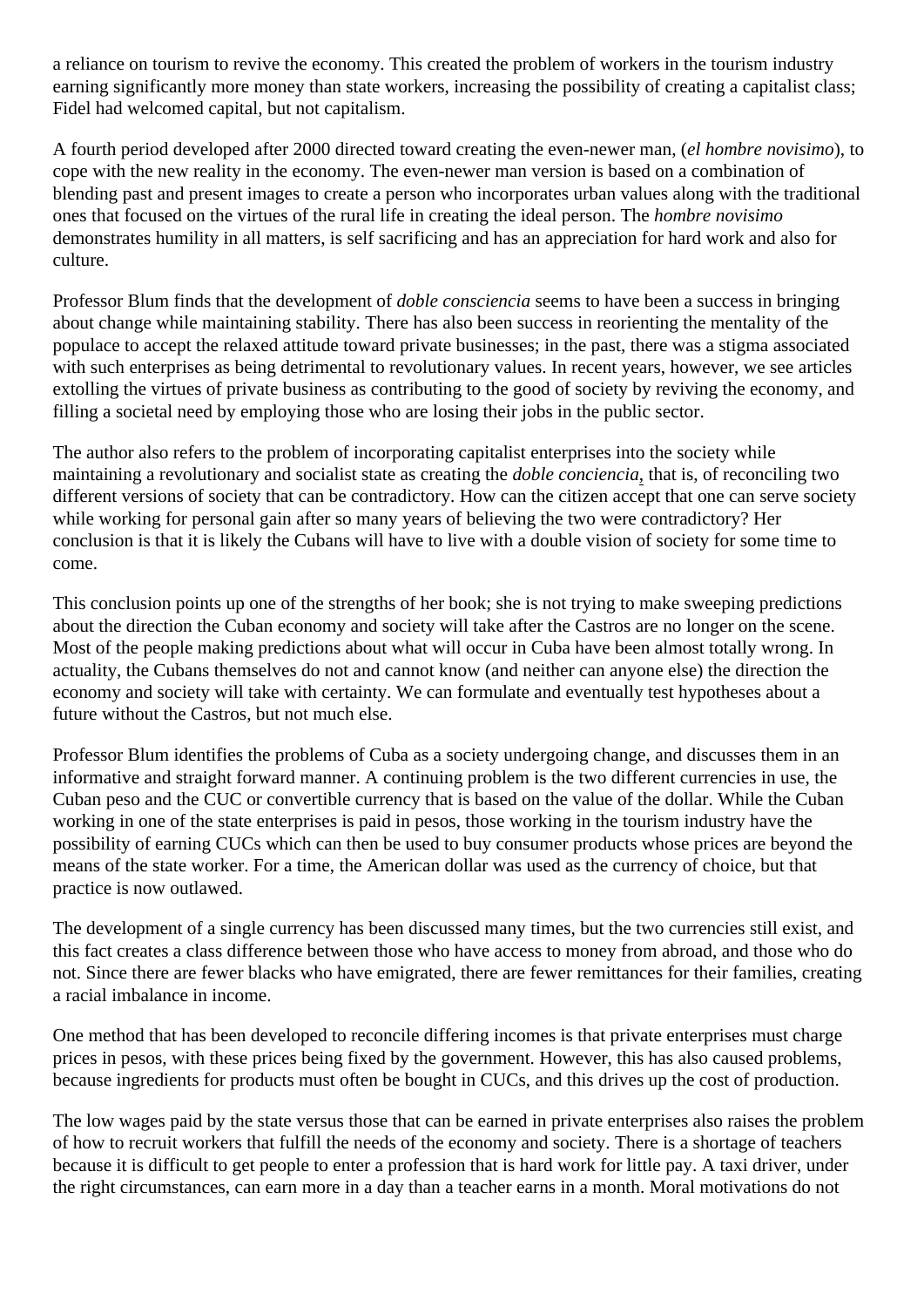always work in the desired way, but it is also worth pointing out that millions of Cubans do work effectively and efficiently based on motivations that are not related to material gain. And the nature and importance of work, as anyone following the developments in Cuba realizes, is still in the forefront of discussions about the economy and society.

Another problem that is paramount is how to direct the career paths of the young to choose those jobs needed for the economy, and to reduce the cost of training workers. While university education for all who qualify has been the goal of the government from the outset, the need now is for students to choose vocational education over university education. Plumbers, electricians, and carpenters are needed more than those trained in the traditional curriculum of the universities, and it is much cheaper to produce those with these skills than, say, an art historian or a literary critic.

Along with the school as a institution for teaching values, the Pioneer clubs students belong to are also important in teaching and maintaining revolutionary values. The Pioneer clubs in Cuba were modeled on those of the USSR, and in 1968, became mass organizations for children between the ages of six and 14. While membership is optional, Professor Blum found that all children except those of Jehovah's Witness parents belong to the organization because they do not want to stand out from the crowd, and because parents have found the organization's activities beneficial for children. Before the demise of the Soviet Union there was an international competition that allowed for collective competition, but now there is competition among school subgroups with a focus on completing a given task, not defeating another subgroup.

This methodology is thought to engender collective action, and to encourage rewarding moral effort alone because no prizes are given for performances. After the Mariel boat exodus, an explorer branch was developed for older children to try to correct the malfunctioning of the socialization process that had led to so many people wanting to leave the country. The Pioneer clubs develop leaders within the organization that will go on to become members and leaders of the Communist Party.

The author also reports on a work-study project she participated in with her school to determine how the process worked to socialize students. While the students said they did not want to go the country to work, they did learn how get to along with each other, and to learn other social skills. While the original intent of the work-study program was to aid the economy, it is now designed as socialization for the inculcation of values. As mentioned previously, the programs were to break down the barriers between urban and rural I to teach cooperation, and to bring together students of different races, gender and classes to reduce prejudices and stereotypes. While the students still go to boarding schools, the time spent away from the family is reduced to a few weeks.

Professor Blum has written a sound, balanced and informative book. It is well organized, comprehensive in the treatment of the new man ideology, and clearly written. It is jargon free, and the conclusions are reasonable and well grounded in either her observations or the literature. She does not overreach in her claims, noting that she cannot extrapolate from her two schools to others based on her experiences. Beca the Cuban officials did not believe personal observations could be scientific, they asked her to administer a survey, and she did so, but notes she does not have much faith in the use of such instruments.

The book should be required reading for academics and others studying Cuba. Policy makers and journali should also be readers if they want to gain more than a superficial understanding of Cuba, its educational history and developments. General readers will also find it is a valuable book for learning about Cuba. With so much hysteria, misinformation and downright distortions of the country, the citizen needs to have objective appraisals of Cuban life and practices. In my home town newspaper, a sports writer went to Cub to report on Cuban baseball players, and came back to write that a person who killed a cow received a harsher sentence than if one killed a human. She also contended that any Cuban talking to a tourist would arrested. It is, perhaps, not unusual that a sports writer would write such distortions, but, unfortunately, an [article](http://www.nybooks.com/articles/archives/2011/may/26/havana-state-retreats/)<sup>[2]</sup> in the 26 May 2011 issue of the W York Review of books was more nuanced, but no less grossly inaccurate about Cuban society and behavior. Readers of the Blum book will have a counter weight to suc